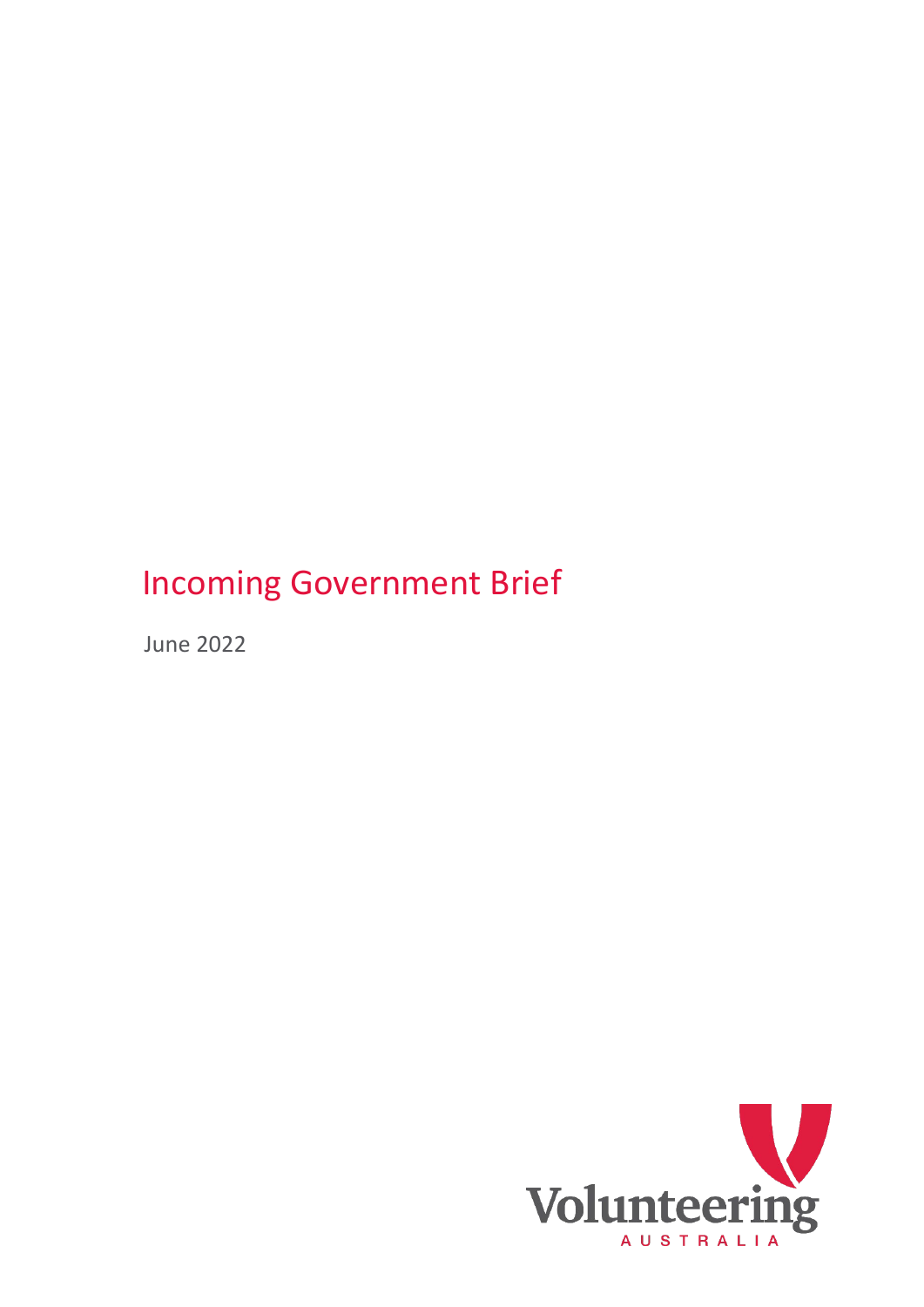

# Overview

This briefing document sets out the importance of volunteering to delivering key priorities of the incoming Commonwealth Government.

# Volunteering in Australia in 2022

Volunteers support our communities in so many ways - in aged care and disability care, in community welfare, sports and the arts, and in crisis preparedness, response and recovery. In 2019, nearly six million people volunteered through organisations in Australia, and around six million people volunteered informally in their communities. However, the COVID-19 pandemic hit volunteering hard. The most recent data shows the proportion of Australians who volunteer increased in the past year (from 24.2 per cent in April 2021 to 26.7 per cent in April 2022) but is still well below the pre-COVID rate of 36.0 per cent.<sup>[1](#page-1-0)</sup>

# Supporting the incoming Government's priorities

This briefing highlights the essential role that volunteers play in the following seven priorities of the incoming Government:

- 1. Strengthening charities and non-profits
- 2. Improving aged care
- 3. Enhancing support for people with disability
- 4. Improving disaster readiness
- 5. Protecting the environment
- 6. Advancing First Nations
- 7. Supporting regional communities

To support these priorities, urgent action is needed to reinvigorate volunteering. An immediate Volunteering COVID-19 Recovery Plan would enable volunteers to re-engage safely, support the adaptation of volunteering programs, and facilitate the recruitment of new volunteers to ensure services and programs can recover.

# The future of volunteering

Volunteering Australia is currently leading the development of the first National Strategy for Volunteering[2](#page-1-1) (National Strategy) in ten years. Through collaborative consultation, the National Strategy will be designed and owned by the volunteering ecosystem and provide a blueprint for a reimagined future for volunteering in Australia. It will provide strategic direction for the volunteering ecosystem and enable volunteering across Australia to be effective, inclusive, and sustainable.

The Commonwealth Government has a major role to play in the design and delivery of the National Strategy and we look forward to working with the incoming Government to reimagine the future of volunteering.

<span id="page-1-0"></span><sup>1</sup> <https://volunteeringstrategy.org.au/research-early-insights-from-the-volunteer-perspective/>

<span id="page-1-1"></span><sup>2</sup> <https://volunteeringstrategy.org.au/>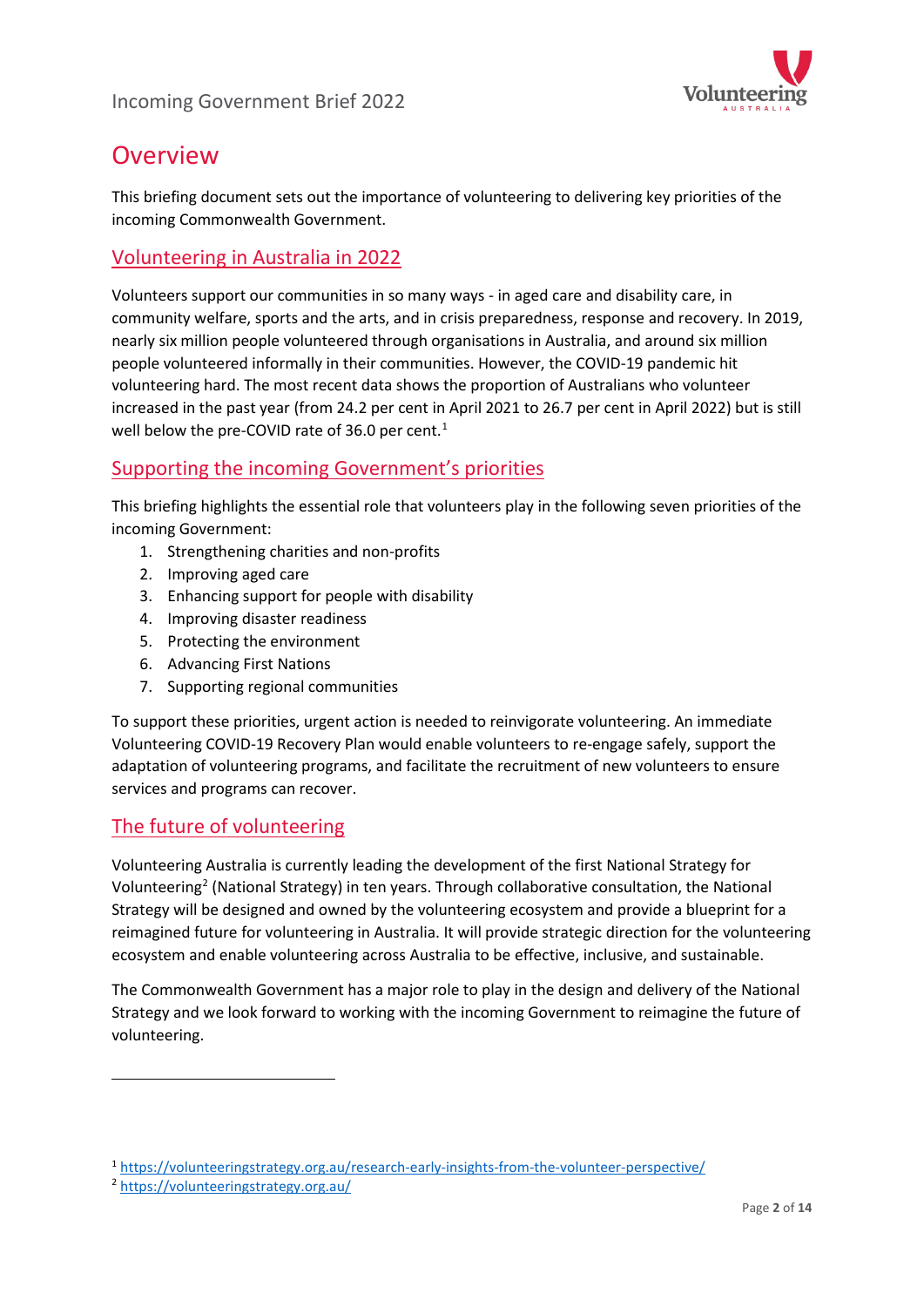

# Volunteering in Australia in 2022

Australian society relies on volunteers to provide a myriad of activities and programs, in our schools and hospitals, residential and home care settings, playing fields, and community centres. Volunteers are often on the frontline when crises hit – fighting bushfires, delivering food packages, and providing support to those at risk in our communities. Voluntary action is, and will continue to be, vital to responding to climate change<sup>[3](#page-2-0)</sup>. Through the resilience and innovation of volunteers and volunteer involving organisations, voluntary action has been a vital pillar in supporting communities through recent challenges.

Volunteering Australia defines volunteering as 'time willingly given for the common good and without financial gain'. This definition was introduced in 2015 following an extensive review. Since then, it has been widely adopted across Australia and is consistent with international definitions. Importantly, this definition captures both 'formal' and 'informal' volunteering, i.e., it recognises that whilst many volunteers offer their time formally through organisations, others self-organise and volunteer informally in the community.

Prior to COVID-19, formal volunteering participation had been declining for well over a decade. Official data from the Australian Bureau of Statistics (ABS) shows that the rate of formal volunteering among people aged 15 years and over<sup>4</sup> declined from 36% in 2010 to 29% in 2019, with the decline most evident for women. Volunteers contributed nearly 600 million hours to the community in 2019; a 20% decrease since 2014.<sup>5</sup> Volunteering was hit hard by COVID-19, with two out of three volunteers (65.9%) stopping their volunteering in 2020 during the early stages of COVID-19<sup>[4](#page-2-1)</sup>.

As part of the development of the National Strategy for Volunteering, Volunteering Australia is leading the *Volunteering in Australia* research project. The first paper from this research has been published. [5](#page-2-2) It brings our understanding of the current state of volunteering up to date (to April 2022) and starts to identify the longer-term impacts of COVID-19 on volunteering.

Key findings include:

- The proportion of Australians aged 18 years and over who volunteer for an organisation or group increased in the past year (to 26.7 per cent) but is still well below the pre-COVID rate (36.0 per cent in 2019).
- The majority of people who stopped volunteering during COVID-19 have not yet returned.
- People who stopped volunteering during COVID-19 reported lower life satisfaction than those who continued volunteering.
- Volunteers averaged 180 hours of volunteering in 2022, though many volunteered a much larger number of hours. For example, 10 per cent reported 450 hours or more over the previous 12 months.
- More than nine-in-ten volunteers were satisfied with their volunteering experience.

<span id="page-2-0"></span><sup>3</sup> See for example,<https://forum-ids.org/i/ivco-2020/>

<span id="page-2-1"></span><sup>4</sup> [https://www.volunteeringaustralia.org/research/covid-19-research/research-briefing-the-experience-of](https://www.volunteeringaustralia.org/research/covid-19-research/research-briefing-the-experience-of-volunteers-during-covid-19/)[volunteers-during-covid-19/](https://www.volunteeringaustralia.org/research/covid-19-research/research-briefing-the-experience-of-volunteers-during-covid-19/)

<span id="page-2-2"></span><sup>5</sup> <https://volunteeringstrategy.org.au/research-early-insights-from-the-volunteer-perspective/>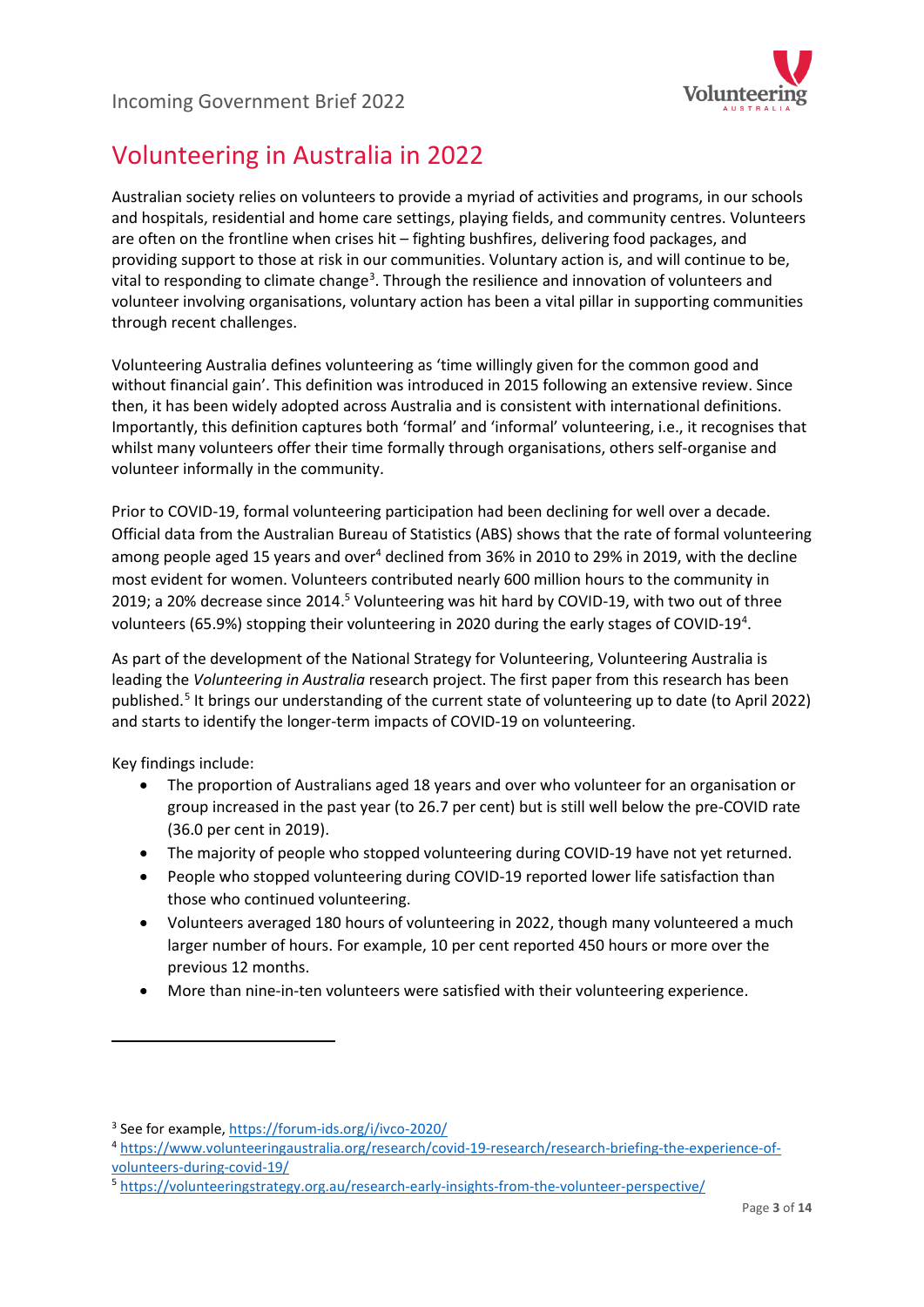

• A little under half of Australian adults (46.5 per cent) said they undertook some form of informal volunteering over the previous four weeks.

Data from the ABS Household Impacts of COVID-19 Survey also shows significant changes in the nature of volunteer participation. For example, the number of people who volunteered online increased from 8.5% in 2019 to 17.3% in 2020, and three in four volunteers who indicated that online volunteering was available in their organisation or group chose to volunteer online.<sup>[6](#page-3-0)</sup>

Whilst volunteer involving organisations have innovated to continue to meet community need throughout the pandemic, they now face ongoing challenges:

- Many organisations still do not have the capacity to recruit, induct, train, and manage new volunteers during an often complex return-to-work environment.
- Organisations are facing higher operating costs to meet COVID-19 safe workplace requirements, and to ensure compliance with vaccine advice and mandates.
- Organisations have struggled to cover these costs and to adapt.

# Volunteers supporting Government priorities

#### 1. Strengthening charities and non-profits

The incoming Government has committed<sup>[7](#page-3-1)</sup> to strengthening and building capacity in the charities and non-profit sector. This includes:

- Convening a Non-profit Sector Expert Reference Panel to draw up a blueprint that will set out how Australia's charities can reach their potential.
- Creating an ongoing working group to guide the implementation of that plan, and to cultivate the sector's role as experienced community builders and responders to isolation and social disconnection.
- Encouraging an efficient, informed and independent sector by modernising fundraising regimes, and protecting advocacy.
- Working with charities and donors to double philanthropic giving by 2030.

The incoming Government has indicated that the Non-profit Sector Expert Reference Panel will work with Treasury, business, volunteering, philanthropy and others to produce a Sector Development Plan which aims to chart a better future for the sector. The ongoing working group will guide the implementation of the Sector Development Plan. It will also focus on the impacts of loneliness and social disconnection and identify effective ways to amplify the community sector's role in addressing isolation and building community.

<span id="page-3-0"></span><sup>6</sup> Australian Bureau of Statistics (March 2021) 'Table 5.1: Persons aged 18 years and over, Participation in unpaid voluntary work and unpaid help, by selected characteristics: Proportion' [data set], *Household Impacts of COVID-19 Survey, March 2021*, [https://www.abs.gov.au/statistics/people/people-and](https://www.abs.gov.au/statistics/people/people-and-communities/household-impacts-covid-19-survey/mar-2021)[communities/household-impacts-covid-19-survey/mar-2021](https://www.abs.gov.au/statistics/people/people-and-communities/household-impacts-covid-19-survey/mar-2021)

<span id="page-3-1"></span><sup>7</sup> <https://www.alp.org.au/policies/building-capacity-building-community>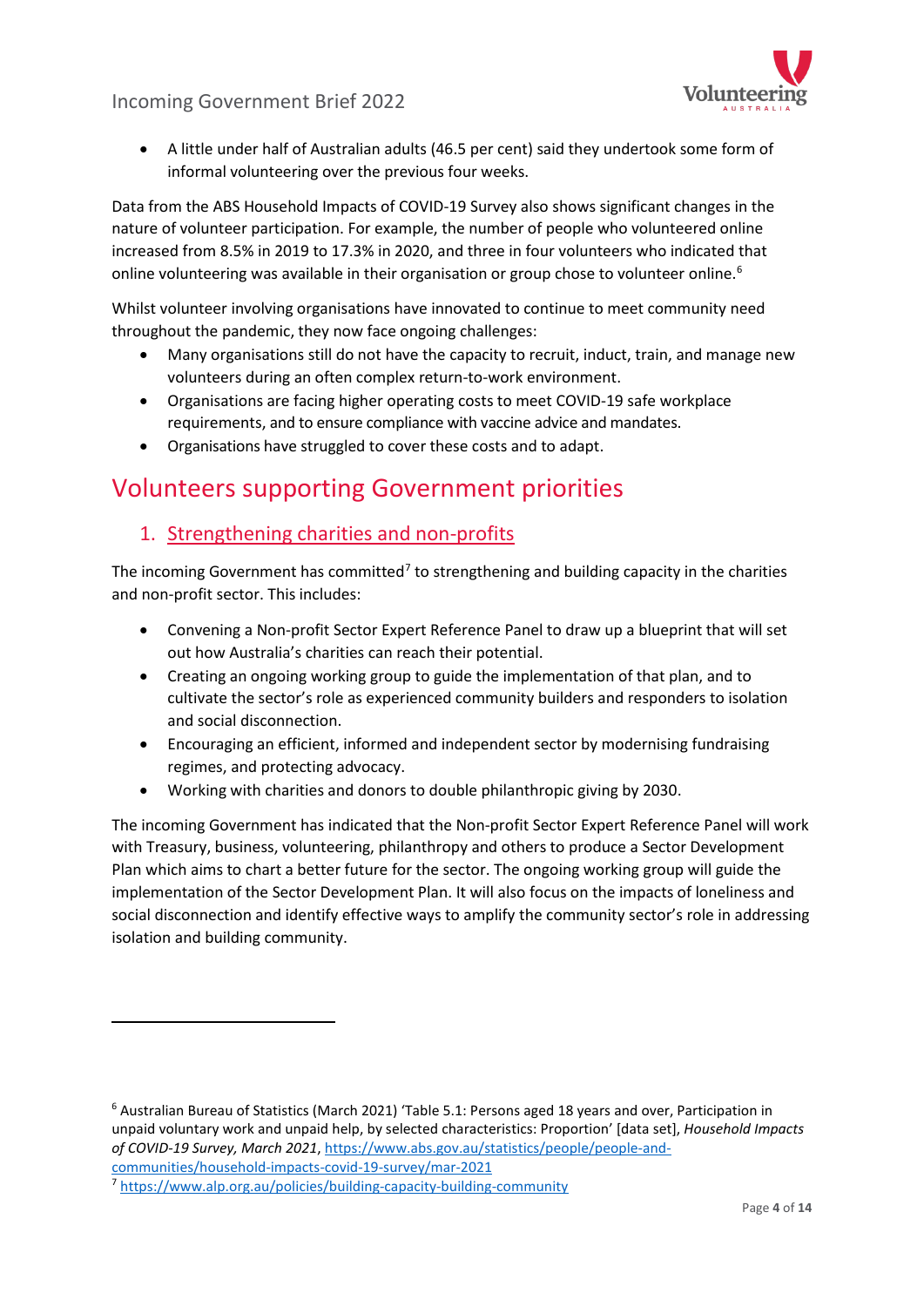

**Volunteering and volunteers are central to a reinvigorated charities sector.** The charities sector[8](#page-4-0) employs 1.38 million people and engages over 3.6 million volunteers. More than half of all charities (51%) are entirely volunteer-run and operate without any paid staff.

**Volunteering reduces social isolation.** Volunteers are engaged by many organisations seeking to reduce social isolation and loneliness in the community. According to a submission by Meals on Wheels in 2020, 76,000 volunteers prepare and deliver 10 million meals a year to more than 120,000 older people across regional, rural, and metropolitan Australia. Meal service visits not only cater to the nutritional needs of older people, but also combat loneliness by enabling social connection and creating social meal experience with peers at a community-based location.[9](#page-4-1)

Research indicates that volunteering generates social capital for both the giver and the recipient. High levels of social capital, in turn, contribute to enhancing quality of life, and providing informal support in times of stress.<sup>[10](#page-4-2)</sup> These functions are crucial to the success of many national programs delivered by charities and non-profits, including neighbourhood houses, community centres, learning centres, men's sheds, and other social support initiatives.

**We look forward to working with the incoming Government to strengthen charities and nonprofits and to bringing our expertise in volunteering to achieving this goal.** 

### 2. Improving aged care

The incoming Government has committed to reforming aged care<sup>[11](#page-4-3)</sup>, including implementing the following measures: ensuring every aged care facility has a registered, qualified nurse on site 24/7; funding the outcome of the case before the Fair Work Commission (with regard to a pay rise for aged care workers); and ensuring there is better food for residents in aged care. The Government has also said it will mandate that every aged care resident receives an average of 215 minutes of care per day, as recommended by the Royal Commission. This includes essential medical treatment but also personal care such as helping people take a shower, get dressed or eat a meal.

**Volunteers are a vital part of the aged care workforce.** The 2016 National Aged Care Workforce Census and Survey estimated that volunteers are engaged extensively across aged care, with 83 per cent of residential facilities and 51 per cent of home care and home support outlets engaging the services of volunteers. However, the recent 2021 Aged Care Census revealed that volunteers were disproportionately affected by the COVID-19 pandemic compared to the paid workforce<sup>[12](#page-4-4)</sup> and there is now a significant challenge to reinvigorate volunteering across aged care. The volunteering peak bodies in each State and Territory are currently working with Commonwealth Department of Health to re-engage volunteers in residential aged care facilities<sup>[13](#page-4-5)</sup>.

<span id="page-4-0"></span><sup>8</sup> <https://www.volunteeringaustralia.org/wp-content/uploads/VA-Key-Volunteering-Statistics-2022-Update.pdf> <sup>9</sup> <https://agedcare.royalcommission.gov.au/system/files/submission/AWF.660.00126.0001.pdf>

<span id="page-4-2"></span><span id="page-4-1"></span><sup>10</sup> Onyx, Jenny & Warburton, J. (2003). Volunteering and Health Among Older People: A Review. Australasian Journal on Ageing. 22. 10.1111/j.1741-6612.2003.tb00468.x.

<span id="page-4-3"></span><sup>11</sup> <https://www.alp.org.au/policies/aged-care>

<span id="page-4-4"></span><sup>12</sup> <https://www.volunteeringaustralia.org/wp-content/uploads/AGED-CARE-CENSUS-2020-factsheet-Final.pdf>

<span id="page-4-5"></span><sup>13</sup> <https://www.volunteeringaustralia.org/get-involved/re-engaging-volunteers-into-aged-care-facilities/#/>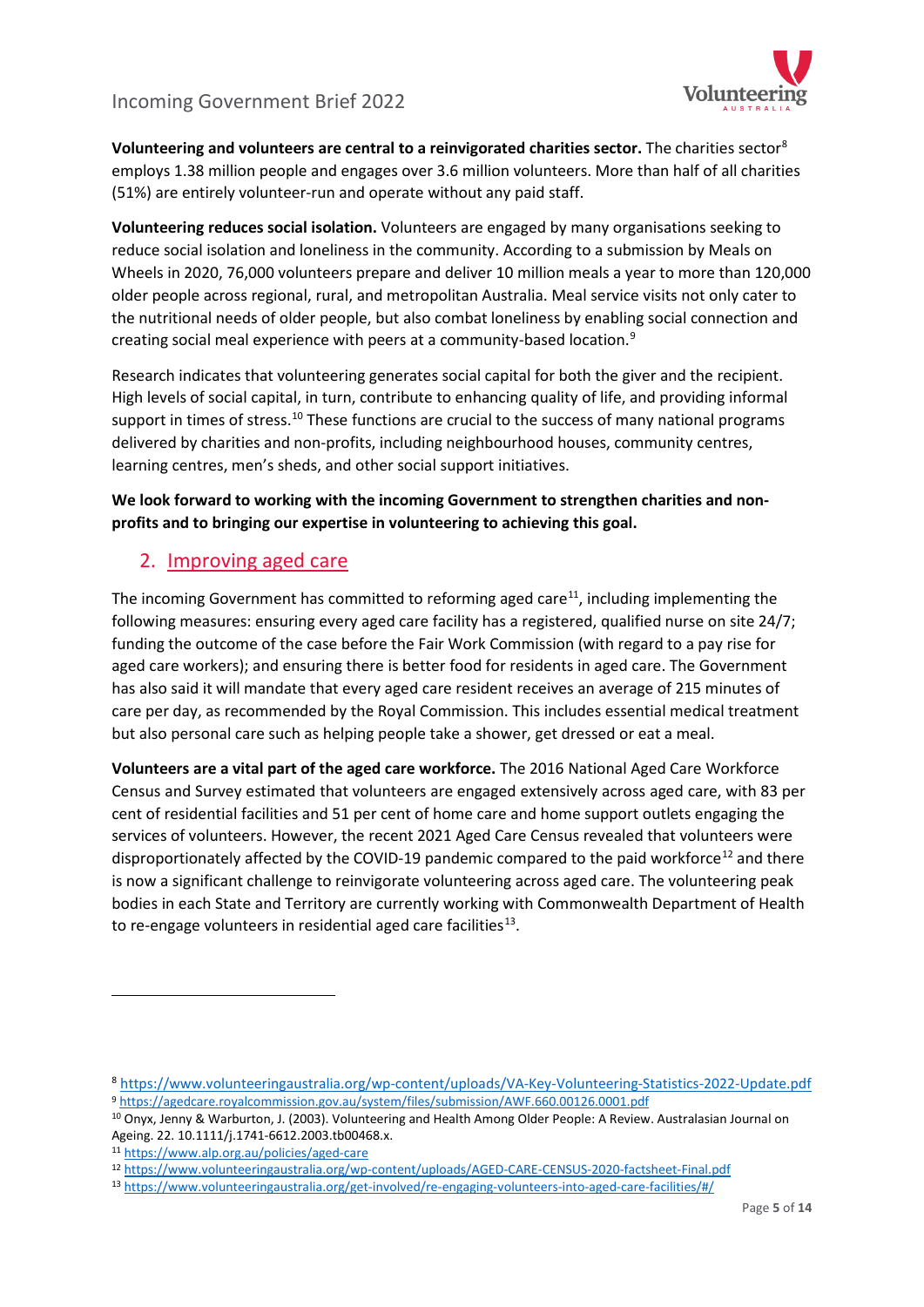

The Aged Care Royal Commission recommended that aged care providers should increase their support for volunteering and volunteers. For providers who operate a volunteer program, the Commission argued a staff member must be assigned to the role of volunteer coordination and that they should provide induction and ongoing training to volunteers and supervise their activities. Recommendation 44 stipulates how the Australian Government should promote volunteers and volunteering in aged care to support older people to live meaningful and dignified lives.

Volunteers also fulfill an important role within the context of the Aged Care Diversity Framework, formulated by the Department of Health in 2017 to guide consumers, aged care providers and the government to build inclusive practices in the aged care sector.<sup>[14](#page-5-0)</sup> Around one-third (37%) of older Australians are born overseas, with 18% speaking a language other than English and 6% speaking little or no English.<sup>[15](#page-5-1)</sup> Volunteers from culturally and linguistically diverse communities play an important role in the aged care sector. They work with older people from similar backgrounds to provide language support, interpretation, and faith-based services.<sup>[16](#page-5-2)</sup>

The findings of the Royal Commission emphasise the importance of a proactive needs-based approach to preserving the dignity, respect, and choice of the older population. Volunteers fulfill a critical function in catering to the emotional and mental wellbeing of the community.

#### **We look forward to working with the incoming Government to fulfil the Royal Commission's recommendations.**

### 3. Enhancing support for people with disability

The Government has committed to providing better support for people with disability<sup>17</sup>. This includes reviewing the design and operation of the National Disability Insurance Scheme (NDIS), building evidence through a National Disability Research Partnership, and ensuring Australia's Disability Strategy is accountable by measuring its implementation. A new Disability Employment Centre for Excellence will provide a clearinghouse for ideas and increase capacity among employment services.

**Volunteers play a vital role in disability services and the National Disability Insurance Scheme.** In our submission to the National Disability Strategy, and in recent submissions to the Joint Standing Committee on the NDIS and to the Royal Commission into Violence, Abuse, Neglect and Exploitation of People with Disability<sup>18</sup>, we have argued that volunteers need to be considered strategically in workforce planning if disability services are to meet the needs and aspirations of people with

<span id="page-5-1"></span><sup>15</sup> Older Australians – Web Report, Australian Institute of Health and Welfare, 30 November 2021 30 November 2021[, https://www.aihw.gov.au/reports/older-people/older-australians/contents/about](https://www.aihw.gov.au/reports/older-people/older-australians/contents/about)

<span id="page-5-2"></span><sup>16</sup>Actions to Support Older Culturally and Linguistically Diverse People, Department of Health, 2019 [https://www.health.gov.au/sites/default/files/documents/2019/12/actions-to-support-older-cald-people-a-guide-for-](https://www.health.gov.au/sites/default/files/documents/2019/12/actions-to-support-older-cald-people-a-guide-for-aged-care-providers.pdf)

[aged-care-providers.pdf.](https://www.health.gov.au/sites/default/files/documents/2019/12/actions-to-support-older-cald-people-a-guide-for-aged-care-providers.pdf) National Ageing and Aged Care Strategy for People from CALD backgrounds, 2012. <https://fecca.org.au/wp-content/uploads/2015/06/national-cald-aged-care-strategy.pdf>

<span id="page-5-3"></span><sup>17</sup> <https://www.alp.org.au/policies/people-living-with-disability>

<span id="page-5-0"></span><sup>14</sup> [https://www.who.int/en/news-room/fact-sheets/detail/human-rights-and-health;](https://www.who.int/en/news-room/fact-sheets/detail/human-rights-and-health) Aged care diversity framework pg. 2 <https://www.health.gov.au/sites/default/files/documents/2019/12/aged-care-diversity-framework.pdf>

<span id="page-5-4"></span><sup>18</sup> <https://www.volunteeringaustralia.org/policy/submissions/>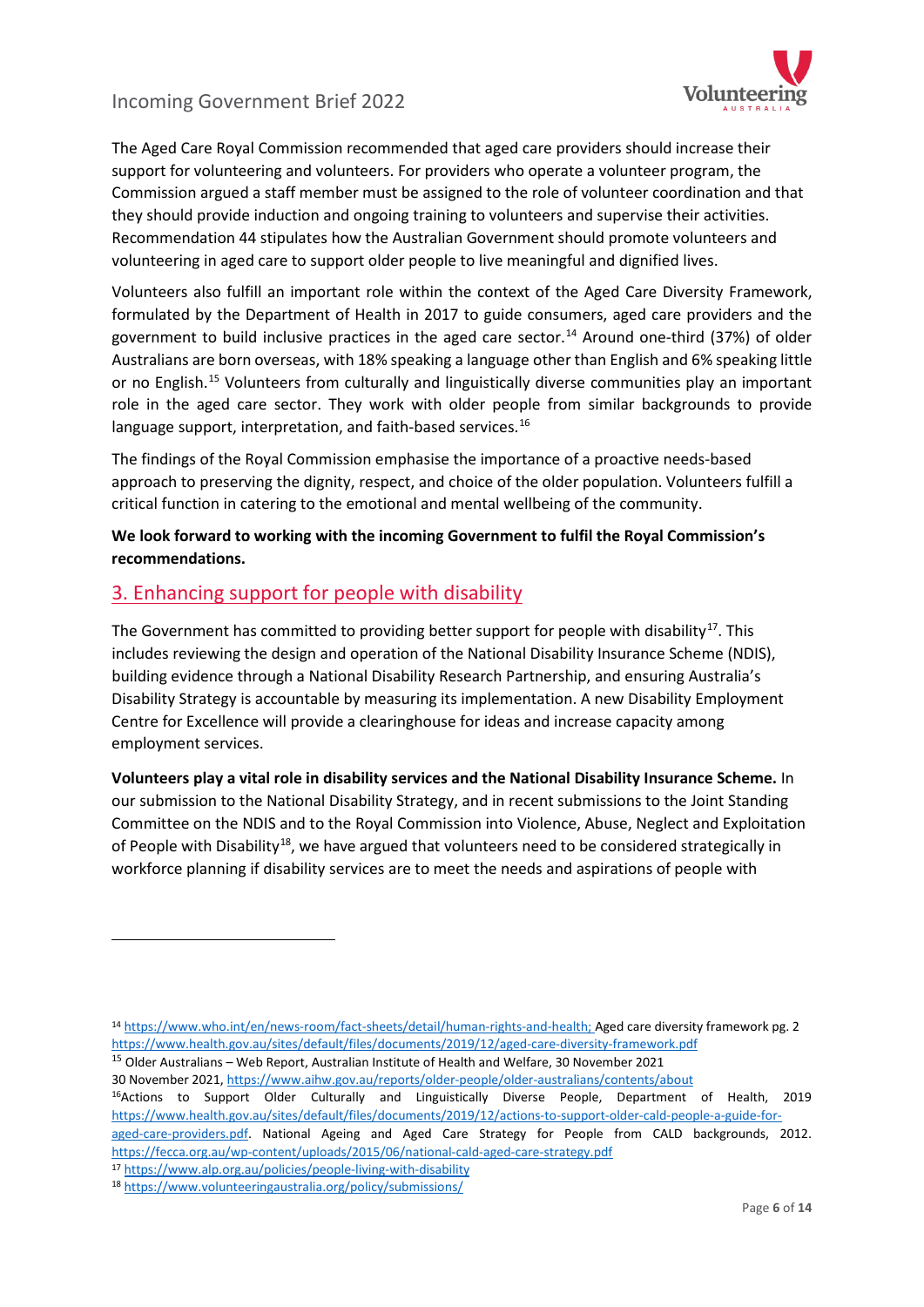

disability. In its interim report<sup>[19](#page-6-0)</sup>, the Royal Commission has heard evidence about the involvement of volunteers in services and support to people with disability.

**Participation in volunteering can also play an important role in the lives of people with disability**, offering opportunities for social, economic, and cultural inclusion. Volunteering can be particularly beneficial to people with disability in offering self-empowerment and pathways to paid employment.

The contributions of volunteering, both in the disability services workforce and in the lives of people with disability, need to be recognised and resourced. This means including volunteering in the Targeted Action Plans<sup>[20](#page-6-1)</sup> established to support Australia's Disability Strategy and in the Government's response to the Disability Royal Commission.

**We look forward to working with the incoming Government to support and progress the role volunteers and volunteering play in improving the lives of people with disability.** 

#### 4. Improving disaster readiness

The incoming Government has committed to improving Australia's disaster readiness<sup>[21](#page-6-2)</sup> through an investment of up to \$200 million per year on disaster prevention and resilience. This Disaster Ready Fund will target disaster prevention projects like flood levees, sea walls, cyclone shelters, evacuation centres, fire breaks and telecommunications improvements. The Government is seeking to improve the efficiency of disaster recovery processes and to simplify and speed up payments to disaster victims and repairs to damaged infrastructure.

The incoming Government has committed additional funding<sup>[22](#page-6-3)</sup> to Disaster Relief Australia (DRA) which runs the National Veteran Volunteer Service<sup>[23](#page-6-4)</sup> – a veteran-led and delivered service responding to natural disasters. It is estimated that the funding will allow DRA to add another 5,200 volunteer veterans to its ranks. This will lead to a total of 6,700 veteran volunteers able to provide over 13,600 volunteer days per annum. This policy is also part of the incoming Government's plan to provide wellbeing and sense of purpose for ex-ADF veterans<sup>[24](#page-6-5)</sup>.

**Volunteers are central to crisis resilience**. Australia's crisis resilience is supported by over one million volunteers, of which more than 400,000 work directly in emergency response and relief through government emergency services organisations and recovery and relief charities<sup>25</sup>.

Volunteers support crisis resilience across prevention, preparedness, response, and recovery activities, facilitate social connections, contribute to the development of social capital, and improve access to local supports and services.

<span id="page-6-0"></span><sup>19</sup> <https://disability.royalcommission.gov.au/system/files/2020-10/Interim%20Report.pdf>

<span id="page-6-1"></span><sup>20</sup> <https://www.disabilitygateway.gov.au/ads/key-actions-strategy>

<span id="page-6-2"></span><sup>21</sup> <https://www.alp.org.au/policies/disaster-readiness>

<span id="page-6-3"></span><sup>22</sup> <https://www.alp.org.au/policies/disaster-relief-australia>

<span id="page-6-4"></span><sup>&</sup>lt;sup>23</sup> <https://disasterreliefaus.org/three-years-funding-support-of-dras-national-veteran-volunteer-service-nvvs/>

<span id="page-6-5"></span><sup>24</sup> <https://alp.org.au/policies/labors-plan-to-address-the-veterans-crisis>

<span id="page-6-6"></span><sup>25</sup> <https://www.volunteeringaustralia.org/volunteers-australias-backbone-in-times-of-crisis/#/>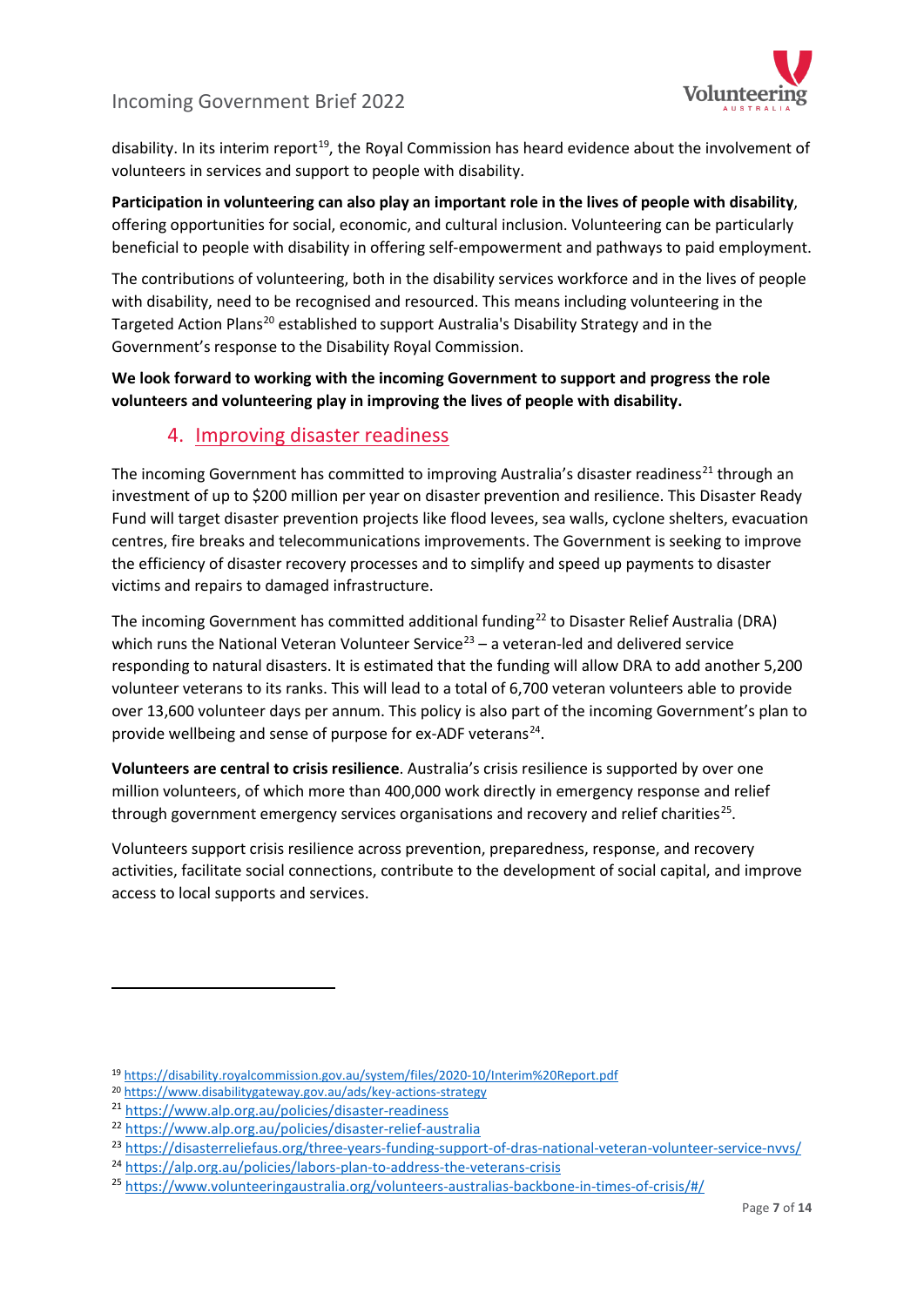

**We look forward to working with the incoming Government to develop and strengthen the frameworks for coordinating and engaging volunteers to support Australia's resilience to future crises.**

# 5. Protecting the environment

The incoming Government has committed to a suite of environmental policies, which includes policy changes relating to the protection of the Great Barrier Reef, improving Australia's urban rivers and catchments, increasing the number of Indigenous Rangers, and a new Saving Native Species Program. A renewed Landcare Rangers program<sup>[26](#page-7-0)</sup> aims to deliver up to a 1000 full time Landcare Rangers across the country. This is designed to increase the capacity of local Landcare and Natural Resource Management groups with Landcare Rangers, who will work with local volunteers on conservation and restoration projects.

**Volunteers are the backbone of environmental protection in Australia.** According to the Annual Information Statement (AIS) data published by the Australian Charities and Not-for-profits Commission, there are over 900,000 volunteers in charities which identified 'environmental activities' as their main activity.

**We look forward to working with the incoming Government to develop opportunities for local volunteers to contribute to environmental protection and restoration.**

# 6. Advancing First Nations

The incoming Government has committed to implementing the Uluru Statement from the Heart<sup>[27](#page-7-1)</sup> in full and proceed with a national process of reconciliation, stating it will work in genuine partnership with First Nations people. Other commitments include abolishing the Community Development Program and improving First Nations economic and job opportunities.

Volunteering Australia and the State and Territory peak volunteering bodies welcome the incoming Government's commitment to implementing the Uluru Statement from the Heart.

Primarily understood as cultural obligation and reciprocity, different forms of 'Community Giving' among the First Nations people actively embody the principles of volunteering, i.e., 'time freely given for the common good', and represent a core feature of their everyday cultural life. The first National Aboriginal and Torres Strait Islander Survey (NATSIS) conducted by the Australian Bureau of Statistics in 1994 found that First Nations people engage in voluntary work at a higher rate at 26.9 per cent than non-Indigenous Australians at 19 per cent respectively.<sup>[28](#page-7-2)</sup> These activities are a primary means through which community is constituted and ownership to place is established among First Nations People.<sup>[29](#page-7-3)</sup> They also create important skill sets for further economic participation and

<span id="page-7-0"></span><sup>26</sup> <https://www.alp.org.au/policies/landcare-rangers>

<span id="page-7-1"></span><sup>27</sup> <https://www.alp.org.au/policies/first-nations>

<span id="page-7-2"></span><sup>&</sup>lt;sup>28</sup> The 1994 National Aboriginal and Torres Strait Islander Survey, Findings and Future Prospects, Centre for Aboriginal Economic Policy Research, ANU, p 67

<span id="page-7-3"></span> $29$  Spencer, M., & Christie, M. (2017). Collaboratively rethinking the nature and practice of voluntary service in [three North Australian aboriginal communities.](https://search.informit.org/doi/epdf/10.3316/informit.812619586272554) Third Sector Review, 23(1), 9–27.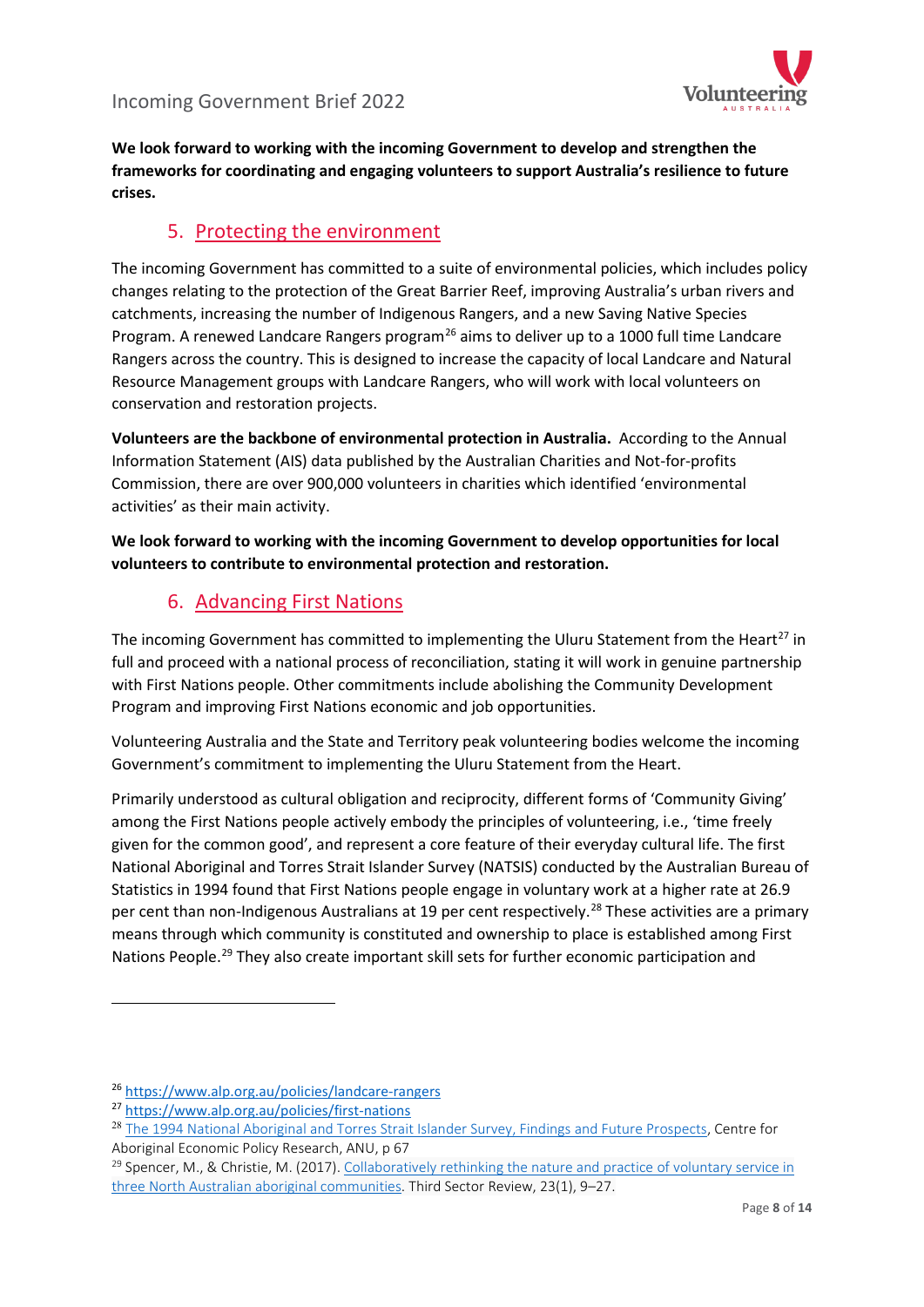

constitute a unique form of social capital in Australian society. The skill sets inherent in the voluntary activities of Community Giving can include privileged and embedded insights on cultural tourism, land management, water management, wild food harvesting, pest control, as well as community care and rehabilitation.[30](#page-8-0) Recognition of First Nations Community Giving, therefore, is crucial in ensuring an ongoing process of choice that would meet their social, cultural and economic needs.

**We look forward to working with the incoming Government to recognise and support the First Nations ecosystem of Community Giving and enable greater economic participation for First Nations people.**

# 7. Supporting regional communities

The incoming Government has committed to a raft of policies<sup>[31](#page-8-1)</sup> to respond to the challenges being faced in regional communities. Proposals include: reserving \$500 million of its proposed National Reconstruction Fund specifically for agriculture, forestry, fisheries, food and fibre; making changes to the Regional Development Australia (RDA) structure and purpose; and providing additional funds to the Regional Australia Institute.

**Volunteers are critical to community life and service provision in rural and regional areas,** but a major volunteer challenge is looming. Recent evidence<sup>[32](#page-8-2)</sup> has shown that many parts of rural Australia are facing challenges in being able to attract and retain volunteers. This is driven by a combination of factors - a rapidly ageing population in some regional and rural areas, residents moving away from rural communities, and new residents not being as actively engaged in community life. This is then combined with volunteer burnout and the lack of funding for essential services, which further places the burden on volunteers. The rising cost of living puts additional pressure on regional volunteers, notably to cover costs associated with transport.

**We look forward to working with the incoming Government to reinvigorate volunteering in our regional and rural communities.** 

# Mental health

Investment in mental health has become an urgent priority in Australia in recent years. In 2020, the Productivity Commission released its final Inquiry Report on Mental Health, which acknowledges the mental health benefits of volunteering. Ensuring that mental health support is accessible to volunteers was also a key recommendation in the Senate Inquiry Report 'The people behind 000: mental health of our first responders.'[33](#page-8-3) Given the well-recognised mental health implications of

<span id="page-8-0"></span> $30$ Kerr et. Al (2001); Not So Simple: Enhancing Indigenous Economic Opportunity, ACTU Submission to the Pathways and Participation Opportunities for Indigenous Australians in Employment and Business Inquiry, January 2020

<span id="page-8-1"></span><sup>31</sup> <https://www.alp.org.au/policies/better-future-for-our-regions>

<span id="page-8-2"></span><sup>32</sup> Davies, A., Holmes, K., and Lockstone-Binney, L., (2018), Why Rural Australia is facing a volunteer crisis, *The Conversation*.

<span id="page-8-3"></span><sup>3</sup>[3https://www.aph.gov.au/Parliamentary\\_Business/Committees/Senate/Education\\_and\\_Employment/Mental](https://www.aph.gov.au/Parliamentary_Business/Committees/Senate/Education_and_Employment/Mentalhealth/Report) [health/Report](https://www.aph.gov.au/Parliamentary_Business/Committees/Senate/Education_and_Employment/Mentalhealth/Report)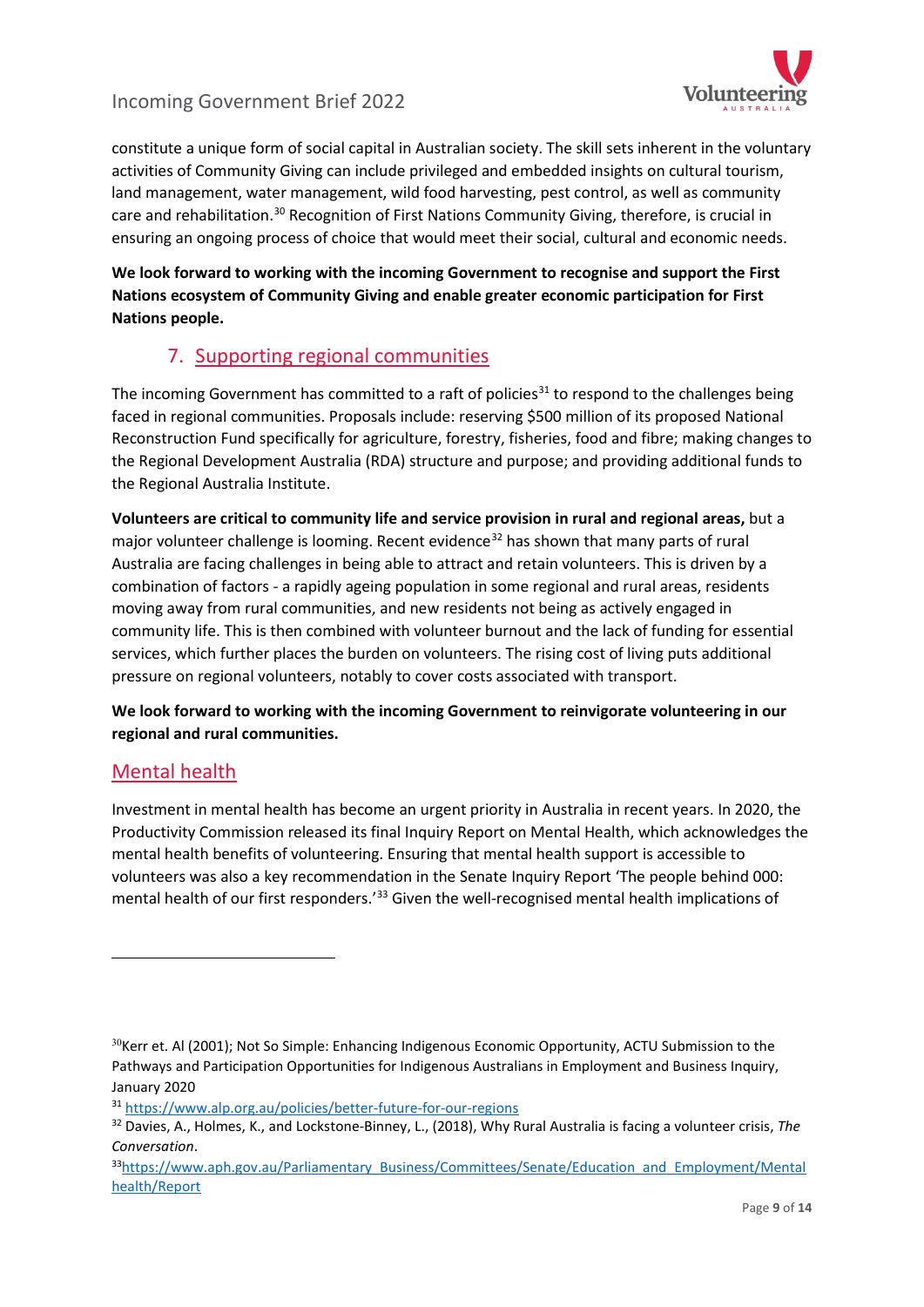

volunteering, ensuring appropriate support for volunteers and volunteer involving organisations will be essential to protecting and promoting mental health in Australian communities.

**Volunteering has demonstrated benefits to mental health, and volunteers are an integral part of the mental health workforce.** According to the Australian Charities and Not-for-profits Commission, 64,811 people volunteered for mental health and crisis intervention charities and not-for-profits in 2019. Further, while not limited to mental health specifically, the ABS estimates that 606,700 volunteers worked in a health or welfare organisation in 2020.

**We hope that the incoming Government will prioritise effective policy to promote mental health and support the contributions of volunteering to positive mental health outcomes for Australian communities.**

# Reinvigorating volunteering in 2022

Volunteering is essential to the nation's recovery and its ongoing wellbeing.

Volunteers are part of the nation's workforce, playing vital roles in disability, health, welfare and aged care services, sports and the arts, environmental protection, and crisis resilience, response, and recovery. We urge the Commonwealth Government to ensure the role of volunteers is accounted for and recognised in all Government workforce strategies. This will enable better workforce planning, protections and resourcing for volunteers and ensure their invaluable contribution, and the services they provide, are sustainable into the future.

Research consistently demonstrates that volunteering can contribute to good mental health and wellbeing. Volunteering also builds social cohesion and community resilience which will be much needed in the coming years. We support the new Treasurer's aspirations for a Wellbeing Budget<sup>34</sup> that can better reflect what people value and that can properly account for the social, cultural and economic value of volunteering.

In the next few years, the Government will be grappling with a very challenging economic and budgetary environment. Volunteering contributes to Australia's productivity performance<sup>35</sup> and the wellbeing of Australians, with the most recent official estimate valuing the annual contributions of volunteers in non-profit institutions at \$17.3 billion. Supporting the reinvigoration of volunteering is an economic investment.

Whilst there are many challenges facing volunteering, opportunities also exist - for example, to bring in new cohorts of volunteers and to redesign volunteering programs to be more inclusive, efficient and responsive to future needs. Opportunities exist for volunteering to become more diverse and inclusive and ensuring volunteering is open to everyone.

We have an opportunity to do things differently. Volunteers and organisations have already shown great resilience and adaptability during recent crises. During COVID-19, many informal community

<span id="page-9-0"></span><sup>34</sup> [https://www.afr.com/policy/economy/chalmers-wants-nz-style-wellbeing-budget-for-australia-20200219](https://www.afr.com/policy/economy/chalmers-wants-nz-style-wellbeing-budget-for-australia-20200219-p5427w) [p5427w](https://www.afr.com/policy/economy/chalmers-wants-nz-style-wellbeing-budget-for-australia-20200219-p5427w)

<span id="page-9-1"></span><sup>35</sup> <https://bit.ly/Productivity-Inquiry>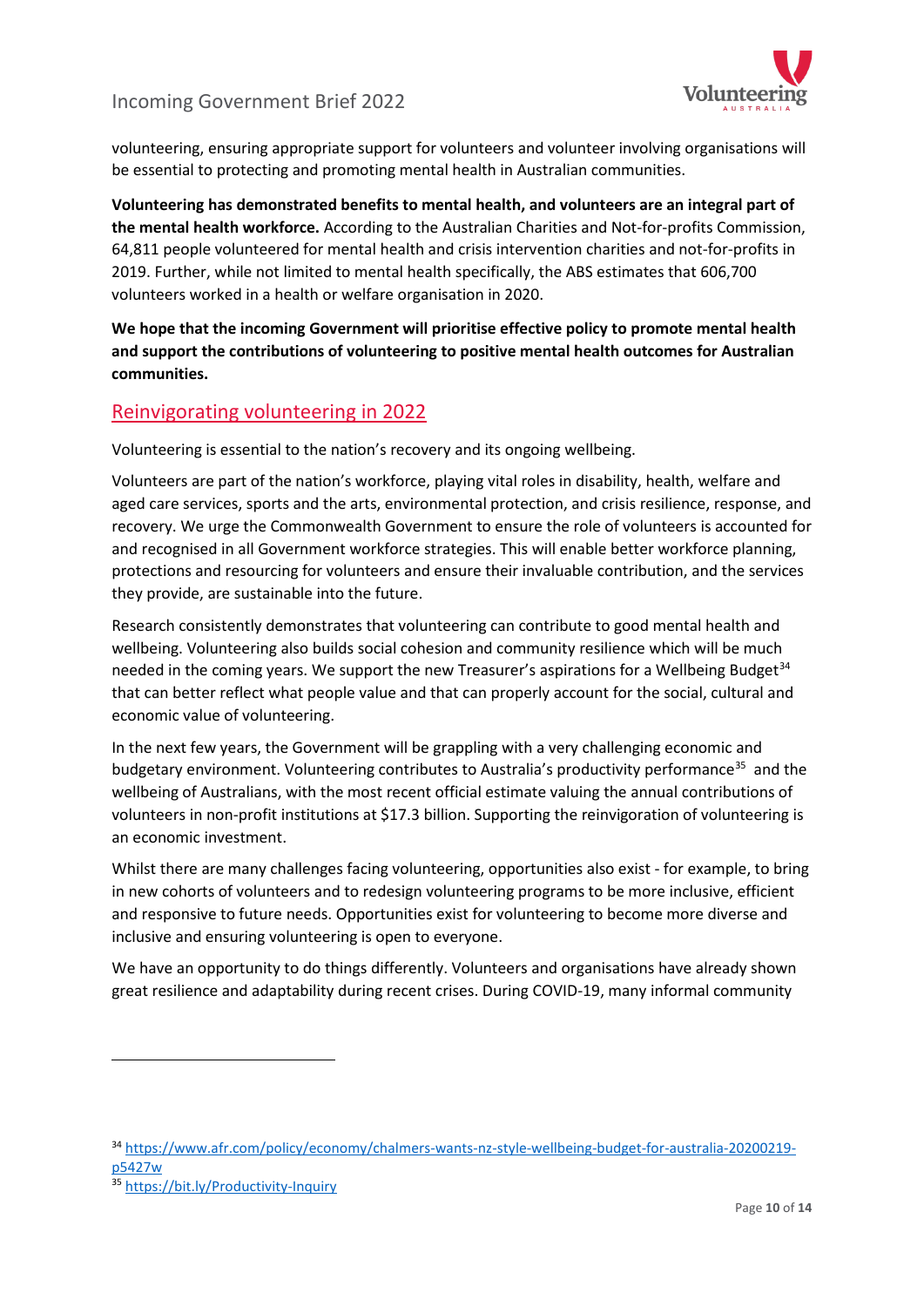

volunteers emerged to support those in need. Now is the time to build on this community spirit and invest in the adaptation of volunteering.

A National COVID-19 Recovery plan for volunteering needs to be urgently developed, funded and implemented. Reinvigorating volunteering will require all elements of the volunteering ecosystem to play their part and work together. The plan could include:

- A national 'qood to volunteer' communications campaign to communicate to volunteers and organisations how volunteering can be safely undertaken, both continued and restarted, in accordance with Government public health directives.
- *Resources to support volunteer recruitment and management* to support the costs of recruitment, onboarding, accreditation, training, and management of new volunteers and streamline the registration process.
- Better data collection and impact measurement to enable volunteering peak bodies and volunteer involving organisations to capture levels of volunteering activity and how it impacts on wellbeing outcomes.
- *Adaptation of volunteering programs*  to enable organisations to adapt volunteering programs digitally or in other ways to meet COVID-19 safe working practices.

It should be noted that the General Social Survey (GSS) conducted by the Australian Bureau of Statistics was the only official data source which consistently provided information on volunteers and volunteering using a sample of the general population. The GSS is currently being reviewed and the last data enumerated was in 2020. This data generated from the GSS is vital to the volunteering ecosystem and is extensively used within Australia and internationally.

To assess the contribution of volunteering to government priorities as we endeavour to reinvigorate volunteering, data on volunteering should be included in a nationally representative survey of the general Australian population conducted by the Australian Bureau of Statistics. If the Commonwealth Government is to move to Wellbeing Budgets (discussed below), then it becomes all the more important that robust official data on volunteering is available.

**We look forward to working with the incoming Government to reinvigorate volunteering in 2022.** 

# Reimagining volunteering: a new National Strategy for Volunteering

Volunteering Australia is currently leading the development of a National Strategy for Volunteering (National Strategy). To provide a core evidence base for the National Strategy development, Volunteering Australia is also leading the *Volunteering in Australia* research program, which will provide a comprehensive understanding of the landscape of volunteering in Australia, map current trends, and provide insight into how volunteering may evolve into the future.

Through collaborative consultation, the National Strategy will be designed and owned by the volunteering ecosystem and provide a blueprint for a reimagined future for volunteering in Australia. It will provide strategic direction for the volunteering ecosystem and enable volunteering across Australia to be effective, inclusive, and sustainable.

All members of the volunteering ecosystem will have a role to play in ensuring volunteering thrives in the future. The volunteering ecosystem is a network of relationships between volunteers,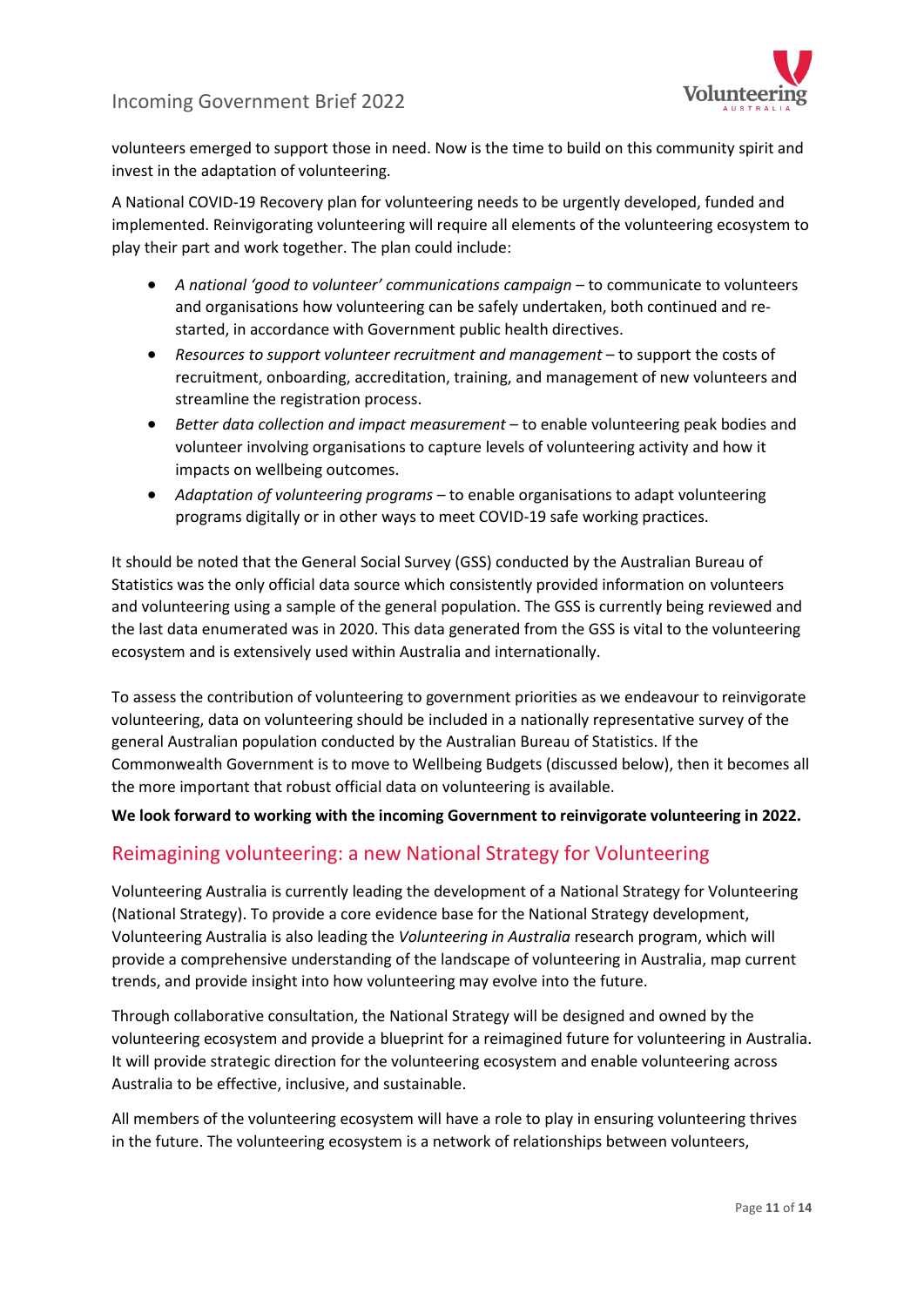

volunteer involving organisations, volunteering support services<sup>[36](#page-11-0)</sup>, State and Territory volunteering peak bodies, Volunteering Australia, other national peak bodies, community organisations, philanthropy, business, the research community, and Governments, all working for the collective viability and recognition of volunteering in Australia.

The Commonwealth Government has a major role to play in the design and delivery of the new National Strategy for Volunteering.

**We look forward to working with the incoming Government to reimagine the future of volunteering.** 

<span id="page-11-0"></span><sup>36</sup> Volunteer Support Services are also known as Volunteer Resource Centres (VRCs) and Volunteer Support Organisations (VSOs)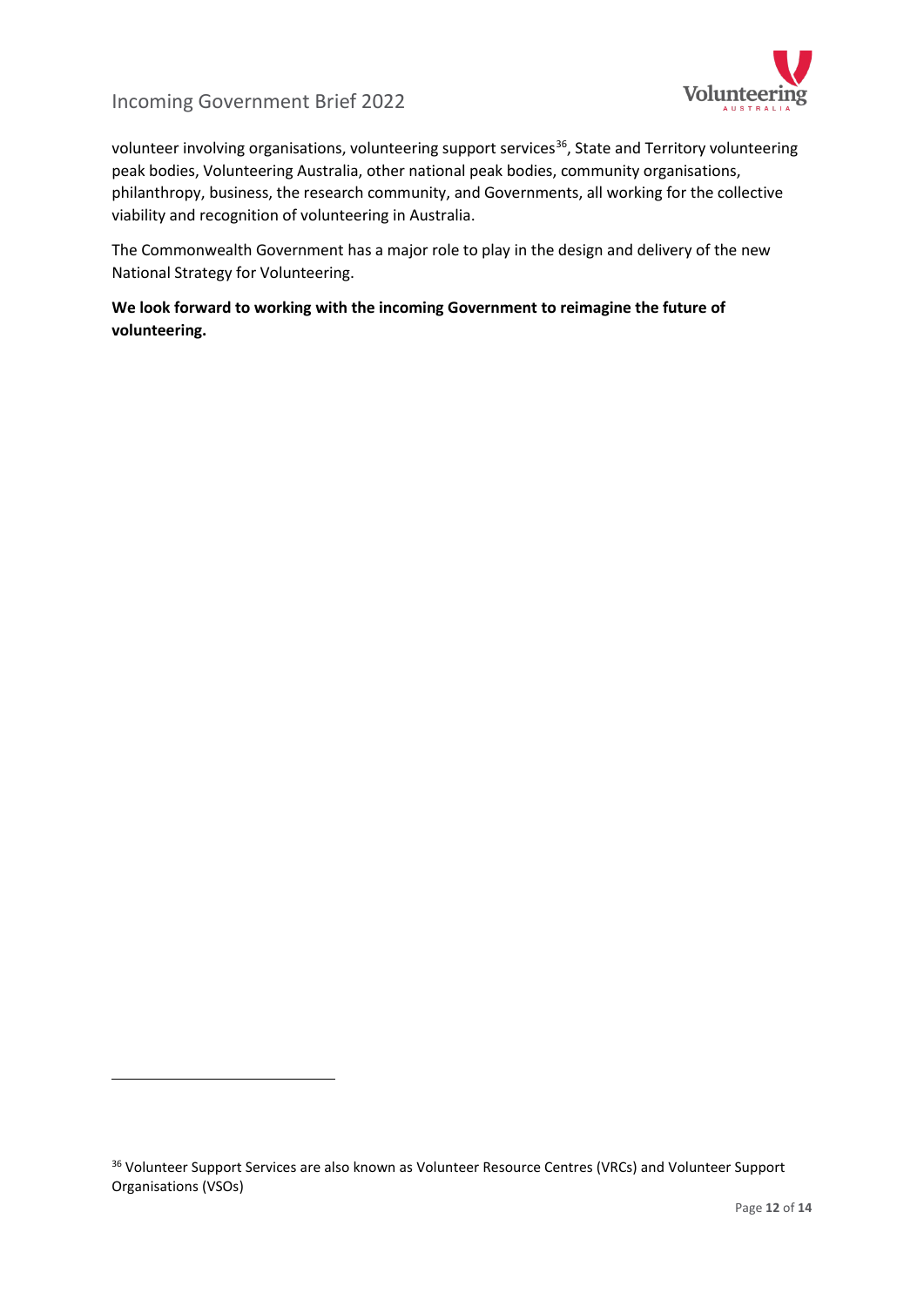



# Authorisation

This briefing has been authorised by the Chief Executive Officer of Volunteering Australia.

Mr Mark Pearce Chief Executive Officer

# Endorsements

This briefing has been endorsed by the seven State and Territory volunteering peak bodies.



# About Volunteering Australia

Volunteering Australia is the national peak body for volunteering, working to advance volunteering in the Australian community. The seven State and Territory volunteering peak bodies work to advance and promote volunteering in their respective jurisdictions and are Foundation Members of Volunteering Australia.

[Add revised text]

# Volunteering Australia Contacts

Mark Pearce **Sue Regan** Sue Regan 0428 186 736 0480 258 723

Chief Executive Officer **Deputy CEO** and Policy Director [ceo@volunteeringaustralia.org](mailto:ceo@volunteeringaustralia.org) [policy@volunteeringaustralia.org](mailto:policy@volunteeringaustralia.org)